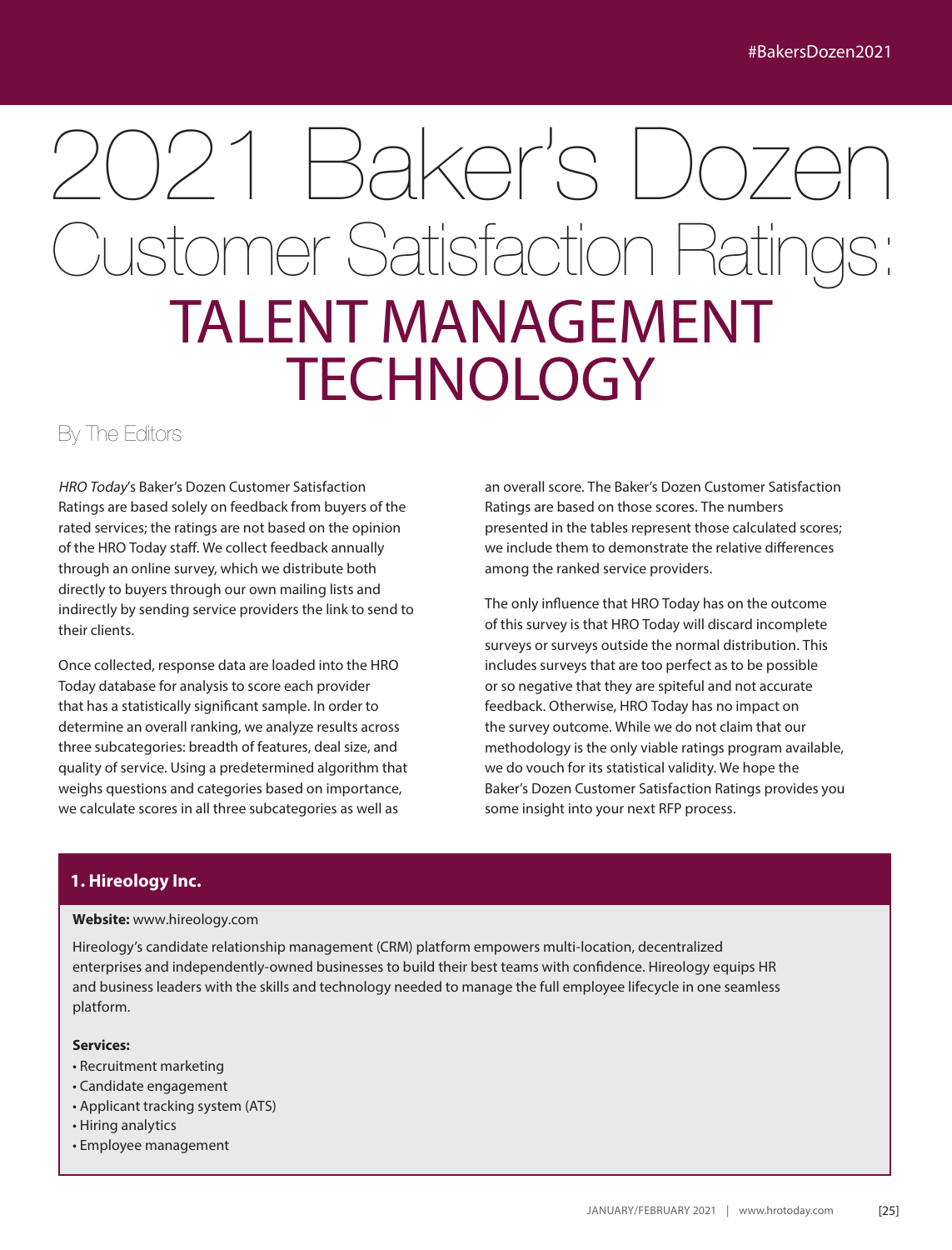## **2. GR8 People Inc.**

#### Website: www.gr8people.com

GR8 People provides an enterprise talent platform professionals need to recruit worldwide. It's the enterprise platform that delivers unmatched value to recruiting teams by bringing CRM, recruitment marketing, hiring, and onboarding together; connecting entire talent ecosystems to significantly improve productivity, empower the free flow of information, and drive better talent decisions faster.

#### Services:

- Enterprise, one-experience talent platform
- CRM
- Recruitment marketing
- ATS and onboarding
- Recruiting robotics

## **3. BrightMove Inc.**

#### Website: www.brightmove.com

BrightMove pioneered ATS in 2005 and is now a global innovation leader in the hiring technology and recruiting software industry. Headquartered in St. Augustine Beach, Fla., BrightMove provides a cloud-based platform for RPO, staffing, and human resource teams around the world.

#### Services:

- ATS
- Award-winning customer support
- Unrivaled uptime and availability
- Modern and responsive user interface
- Built to scale

#### 4. KPMG **4. KPMG**

Website: advisory.kpmg.us/insights/future-hr/future-hr-enabling-technology.html

KPMG works with businesses to become future-ready. Its specialists help develop a smart digital strategy—one that will position organizations to be agile, relevant, and resilient.

#### **Services**

- HR technology strategy, selection, and implementation
- HR technology-enabled transformation activation
- HR analytics strategy and modernization
- HR automation strategy and modernization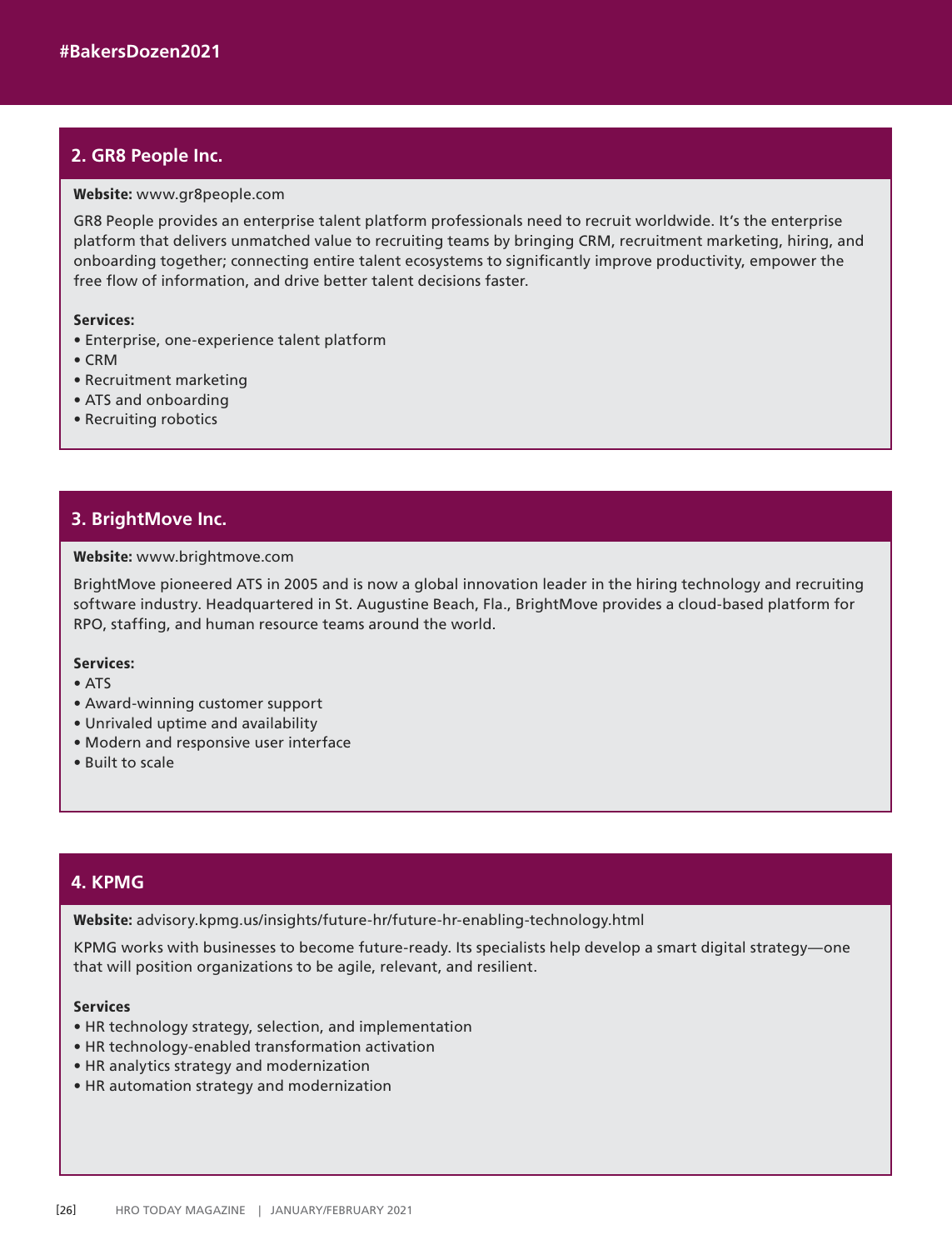# **5. Cornerstone OnDemand (formerly Saba)**

#### Website: www.cornerstoneondemand.com/

Cornerstone OnDemand helps organizations to recruit, train, and manage their people, impacting every aspect of the employee experience. Uniting two pioneers in the industry provides access to more local and global talent and technology expertise to support organizations of all sizes, anywhere in the world.

#### Services:

- Talent management
- Learning management
- Performance management
- Recruiting
- Talent analytics

### **6. Workday Inc.**

#### Website: www.workday.com

Workday's platform allows organizations to find candidates, bring them on board, and provide them with the tools to succeed. With workforce planning, recruiting, talent management, and learning in one system that works across all devices, organizations gain complete visibility into their global workforce.

#### Services:

- Talent management
- Recruiting
- Human resources management

# **7. CareerBuilder LLC**

#### Website: hiring.careerbuilder.com

CareerBuilder is a global technology company that provides end-to-end talent acquisition solutions to help employers find, hire, and onboard great talent, and helps job seekers build new skills and progressive careers as the modern world of work changes.

#### **Services**

- Job advertising and promotion
- Talent sourcing and pipelining
- Application tracking and management
- Employment screening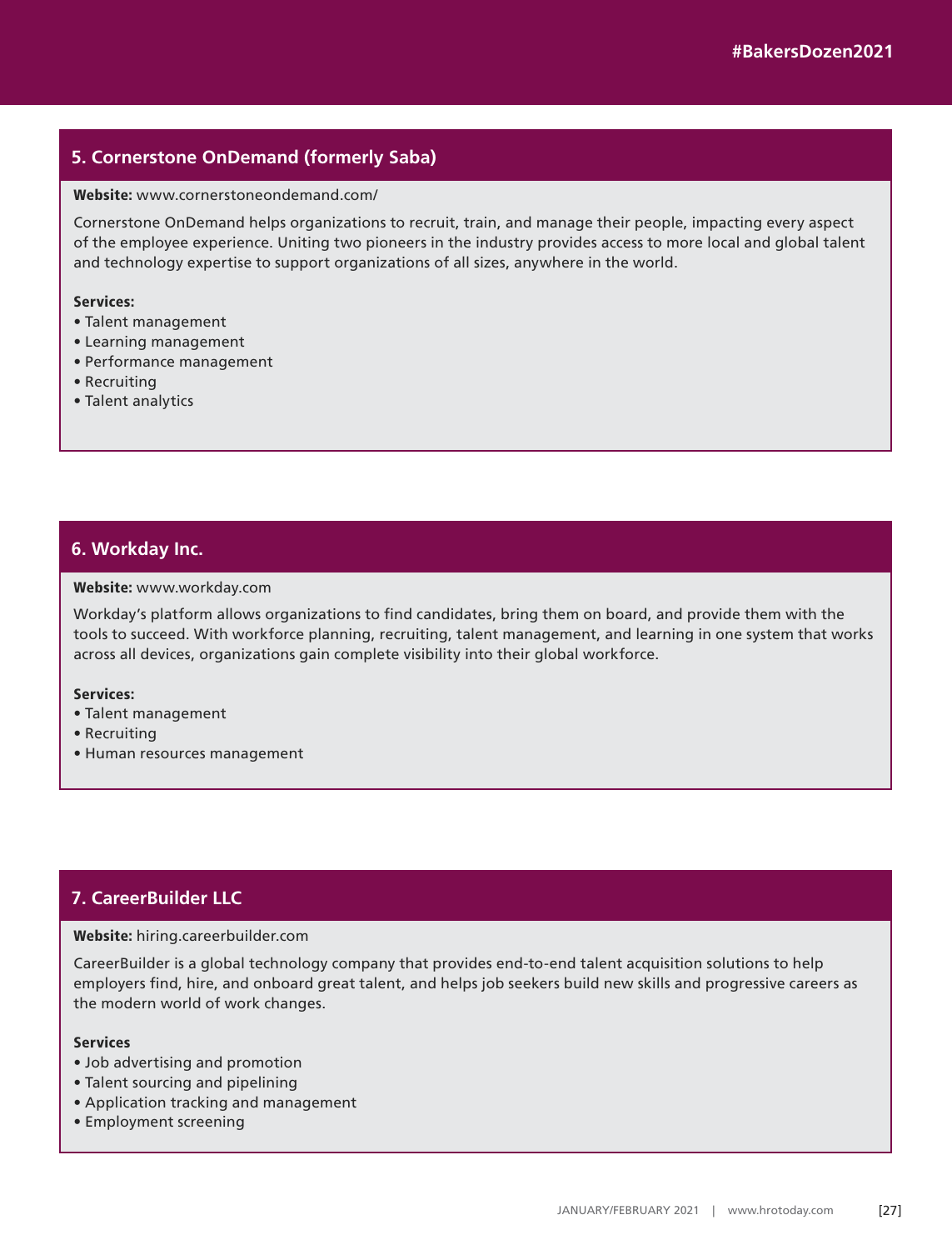# **8. iCIMS Inc.**

#### Website: https://www.icims.com/

iCIMS is the leading recruitment software provider for employers to attract, engage, and hire great people. Established in 2000, iCIMS supports 4,000 customers hiring 4 million people each year and is the largest software provider dedicated to talent acquisition.

#### Services:

- ATS
- Onboarding
- Global recruiting
- Reporting and analytics

## **9. SAP Successfactors**

#### Website: https://www.successfactors.com

SAP Successfactors' cloud-based software provides a comprehensive, guided solution to help recruiters and hiring managers source, engage, nurture, and hire the world's best talent.

#### Services:

- Global talent sourcing
- Embedded CRM
- Self-service, responsive career sites
- Comprehensive applicant management
- Global partner network

# Overall Leaders

| <b>Provider</b>                         | <b>Overall Score</b> |
|-----------------------------------------|----------------------|
| 1. Hireology Inc.                       | 394.73               |
| 2. GR8 People Inc.                      | 363.04               |
| 3. BrightMove Inc.                      | 347.71               |
| 4. KPMG                                 | 316.21               |
| 5. Cornerstone OnDemand (formerly Saba) | 277.11               |
| 6. Workday Inc.                         | 276.48               |
| 7. CareerBuilder LLC                    | 264.31               |
| 8. iCIMS Inc.                           | 264.20               |
| 9. SAP SuccessFactors                   | 160.34               |